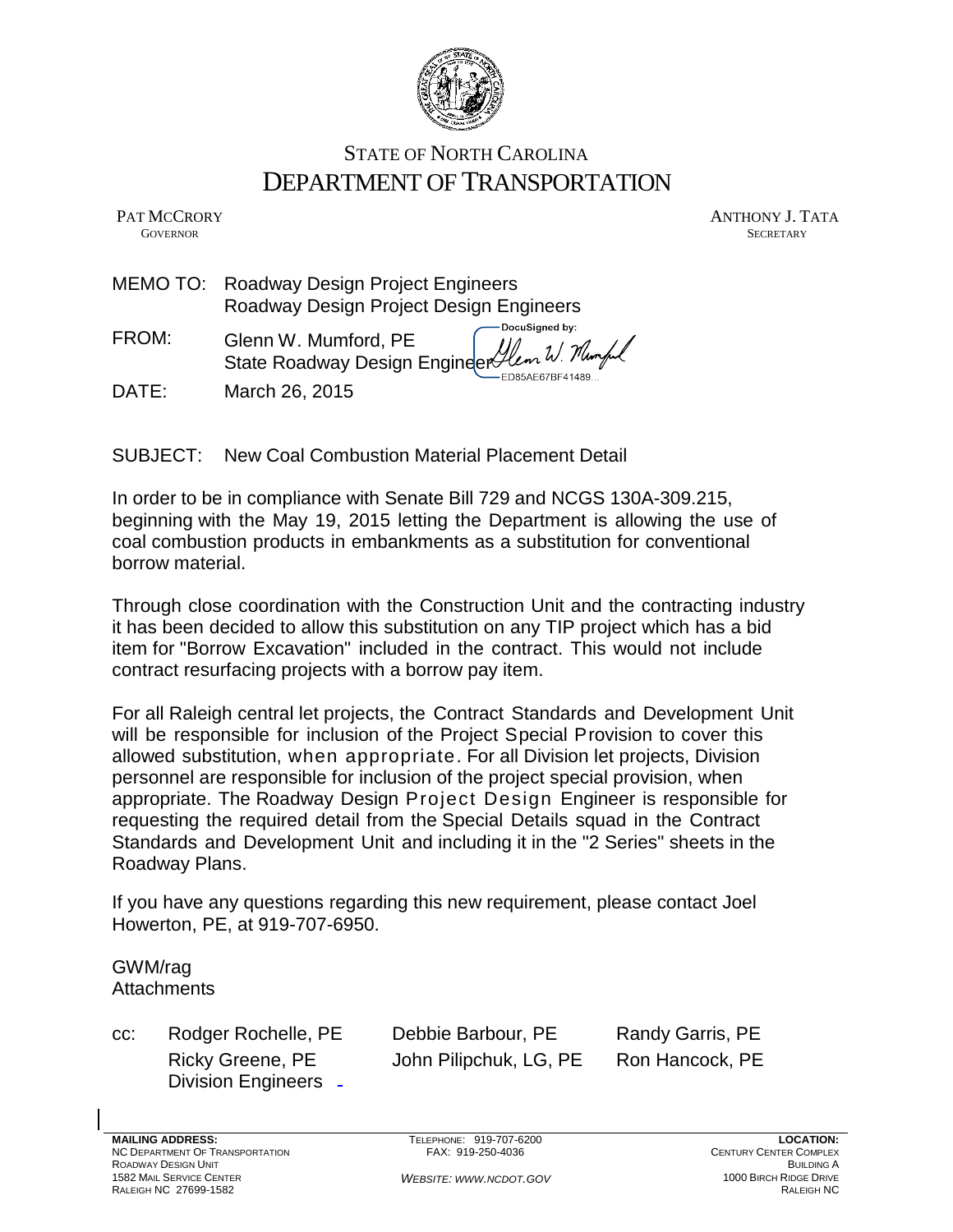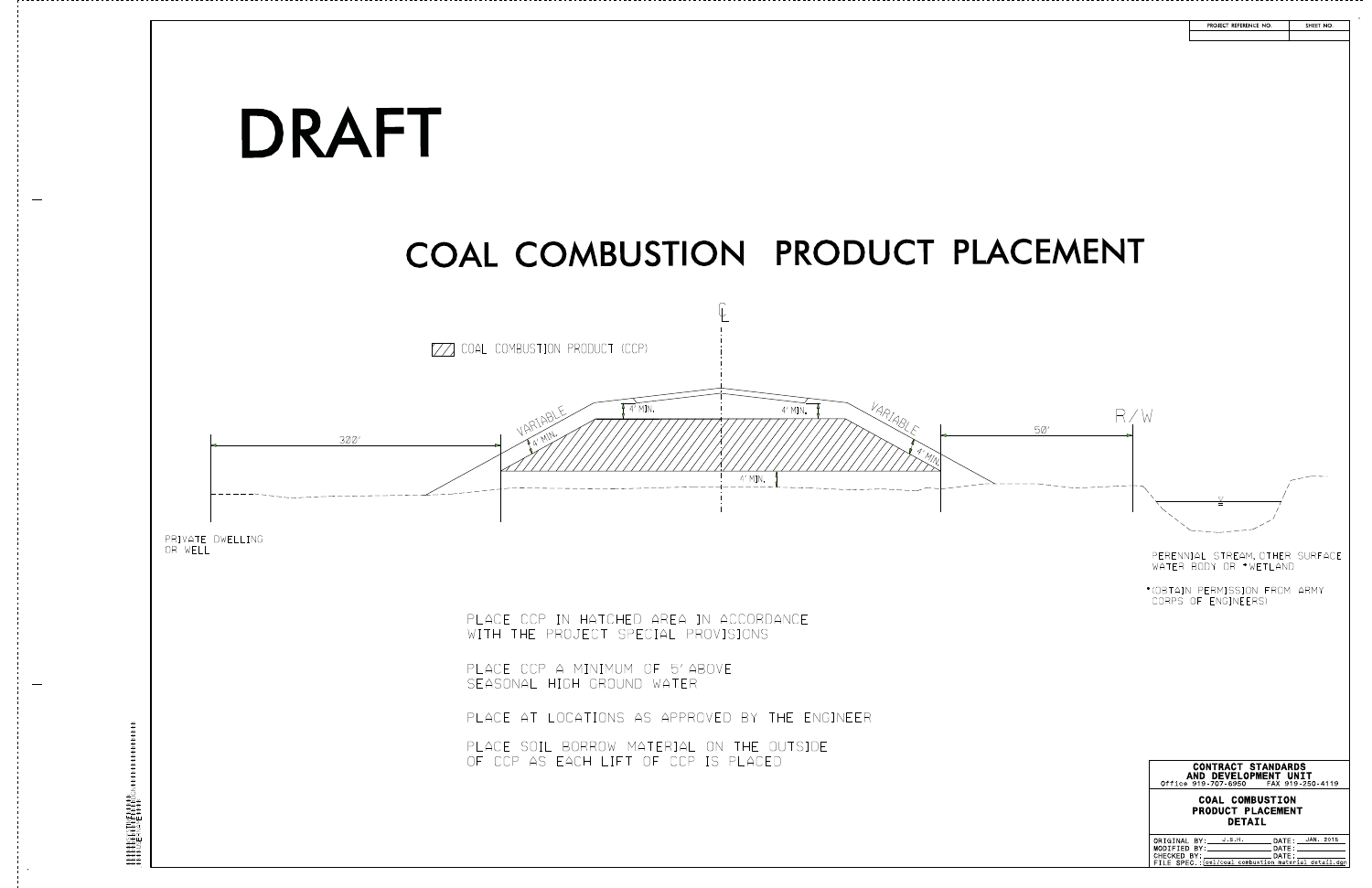# **COAL COMBUSTION PRODUCTS IN EMBANKMENTS:**

(4-16-02) (Rev. 5-19-15) 235 SP02 R70

### **Description**

This specification allows the Contractor an option, with the approval of the Engineer, to use coal combustion products (CCPs) in embankments as a substitute for conventional borrow material. The amount of CCPs allowed to be used for this project will be less than 80,000 tons total and less than 8,000 tons per acre.

# **Materials**

Supply coal combustion products from the Department list of potential suppliers maintained by the Value Management Unit. Site specific approval of CCP material will be required prior to beginning construction.

The following CCPs are unacceptable:

- (A) Frozen material,
- (B) Ash from boilers fired with both coal and petroleum coke, and
- (C) Material with a maximum dry unit weight of less than 65 pounds per cubic foot when tested in accordance with AASHTO T-99 Method A or C.

Collect and transport CCPs in a manner that will prevent nuisances and hazards to public health and safety. Moisture condition the CCPs as needed and transport in covered trucks to prevent dusting.

# **Preconstruction Requirements**

When CCPs are to be used as a substitute for earth borrow material, request written approval from the Engineer at least ninety (90) days in advance of the intent to use CCPs and include the following details using the NCDOT Form #CCP-2015-V1 in accordance with NCGS § 130A-309.215(b)(1):

- (A) Description, purpose and location of project.
- (B) Estimated start and completion dates of project.
- (C) Estimated volume of CCPs to be used on project with specific locations and construction details of the placement.
- (D) Toxicity Characteristic Leaching Procedure analysis from a representative sample of each different CCP source to be used in the project for, at minimum, all of the following constituents: arsenic, barium, cadmium, lead, chromium, mercury, selenium, and silver.
- (E) The names, address, and contact information for the generator of the CCPs.
- (F) Physical location of the project at which the CCPs were generated.

Submit the form to the Engineer and the State Value Management Engineer at [valuemanagement@ncdot.gov](mailto:valuemanagement@ncdot.gov) for review. The Engineer and the State Value Management Engineer will coordinate the requirements of NCGS  $\S$  130A-309.215(a)(1) and notify the